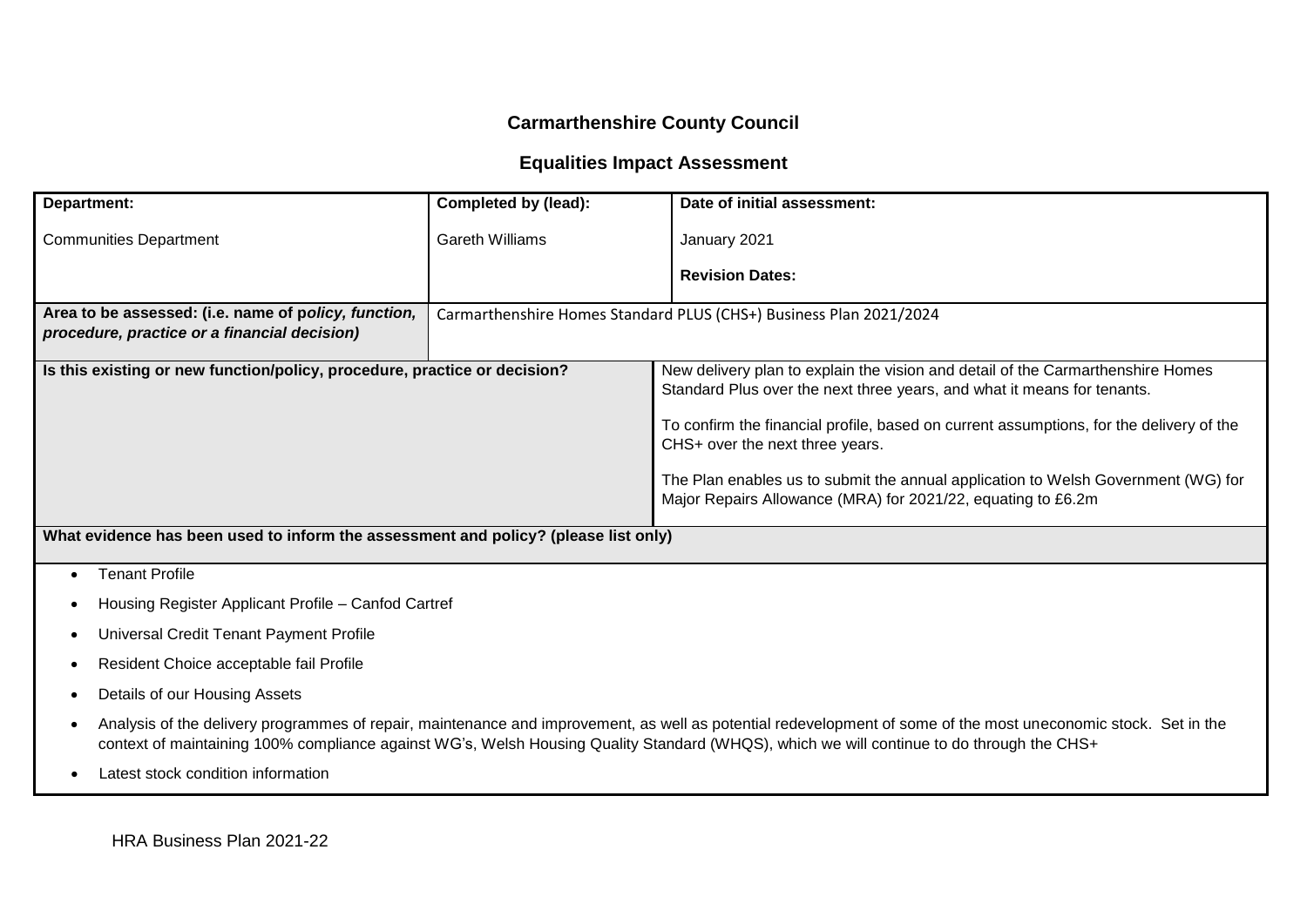- Updated financial information
- Welsh Government Guidance
- STAR Tenant Satisfaction Survey June-July 2019

| 1. Describe the aims, objectives or<br>purpose of the proposed function/policy,<br>practice, procedure or decision and who<br>is intended to benefit. | This equality impact assessment covers our Carmarthenshire Homes Standard PLUS (CHS+) Business Plan 2021/2024. The<br>WHQS is the WG's standard of social housing quality. The WHQS was first introduced in 2002 and aimed to ensure that all<br>homes are of good quality and suitable for the needs of existing and future residents. WG set a target for all social landlords to<br>improve their housing stock to meet the WHQS as soon as possible, but in any event by 2020. |                                                                                                               |                                                                                                        |  |  |
|-------------------------------------------------------------------------------------------------------------------------------------------------------|------------------------------------------------------------------------------------------------------------------------------------------------------------------------------------------------------------------------------------------------------------------------------------------------------------------------------------------------------------------------------------------------------------------------------------------------------------------------------------|---------------------------------------------------------------------------------------------------------------|--------------------------------------------------------------------------------------------------------|--|--|
|                                                                                                                                                       | The plan is intended to benefit Carmarthenshire Councils tenants, who developed their own standard, called the CHS+. This<br>was successfully delivered in 2015, well in advance of the WG timescales.                                                                                                                                                                                                                                                                             |                                                                                                               |                                                                                                        |  |  |
|                                                                                                                                                       | The purpose of the Plan is to explain the vision and detail of the CHS+, and what it means for tenants. It also confirms the<br>financial profile, based on current assumptions, for the delivery of the CHS+ over the next three years. The approved Plan<br>enables us to submit our annual application to WG for Major Repairs Allowance (MRA) for 2021/22, which amounts to £6.2m.                                                                                             |                                                                                                               |                                                                                                        |  |  |
|                                                                                                                                                       | Whilst engaging with tenants and stakeholders in the lead up to developing this business plan has been difficult because of the<br>pandemic we have considered their views and included these within the plan. The Plan is updated annually taking into account<br>these views, the latest stock condition information, updated financial information, WG Guidance and any revised Council policies.                                                                               |                                                                                                               |                                                                                                        |  |  |
|                                                                                                                                                       | All actions in the Plan will be monitored on a bi-monthly basis by the CHS+ Working Group. This group provides strategic<br>direction and corporate leadership to ensure appropriate progression on the initiatives included. The CHS+ Working Group is<br>also responsible for monitoring progress, reviewing and managing the overall 30-year financial plan that supports our planned<br>investment.                                                                            |                                                                                                               |                                                                                                        |  |  |
|                                                                                                                                                       | The Plan will affect all tenants regardless of the type of accommodation they live in, their age, disability, gender, transgender,<br>relationship arrangements, race, religion and sexual orientation.                                                                                                                                                                                                                                                                            |                                                                                                               |                                                                                                        |  |  |
| The Public Sector Equality Duty requires<br>the Council to have "due regard" to the<br>need to:-                                                      | 2. What is the level of impact on<br>each group/ protected<br>characteristics in terms of the three<br>aims of the duty?                                                                                                                                                                                                                                                                                                                                                           | 3. Identify the risk or positive effect that could result<br>for each of the group/protected characteristics? | 4. If there is a disproportionately<br>negative impact what mitigating<br>factors have you considered? |  |  |
| (1) eliminate unlawful discrimination, harassment                                                                                                     | Please indicate high (H) medium (M),                                                                                                                                                                                                                                                                                                                                                                                                                                               |                                                                                                               |                                                                                                        |  |  |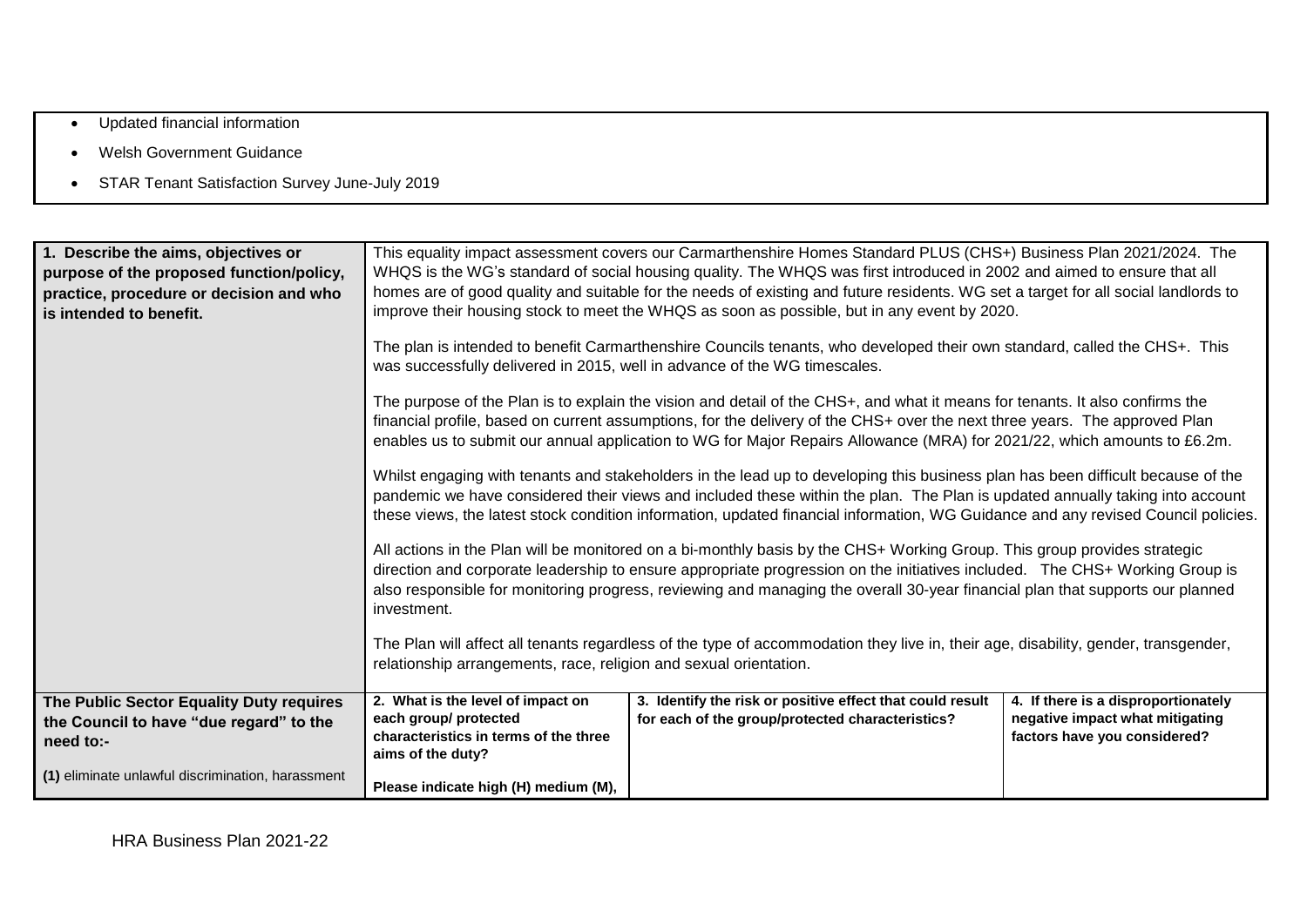| and victimisation;        |                                                                                                                                                    | low (L), no effect (N) for each. | <b>Risks</b>                                                                                                                                                                                                                                                                                                                              | <b>Positive effects</b>                                                                                                                                                                                                                                                                  |                                                                                                                                                                                                                                                                                                                                                                                                                                                             |
|---------------------------|----------------------------------------------------------------------------------------------------------------------------------------------------|----------------------------------|-------------------------------------------------------------------------------------------------------------------------------------------------------------------------------------------------------------------------------------------------------------------------------------------------------------------------------------------|------------------------------------------------------------------------------------------------------------------------------------------------------------------------------------------------------------------------------------------------------------------------------------------|-------------------------------------------------------------------------------------------------------------------------------------------------------------------------------------------------------------------------------------------------------------------------------------------------------------------------------------------------------------------------------------------------------------------------------------------------------------|
|                           | (2) advance equality of opportunity between<br>different groups; and<br>(3) foster good relations between different groups<br>(see guidance notes) |                                  |                                                                                                                                                                                                                                                                                                                                           |                                                                                                                                                                                                                                                                                          |                                                                                                                                                                                                                                                                                                                                                                                                                                                             |
|                           | Age                                                                                                                                                | Medium                           | From the current data<br>available all the groups<br>will be affected by<br>Priorities in the Plan to<br>some extent. No one<br>age group will be<br>disproportionately<br>affected or singled out.<br>Our plan makes<br>provision for young<br>people who have<br>previously been<br>marginalised through<br>national policy<br>changes. | <b>STAR survey results</b><br>show that residents aged<br>65+ had significantly<br>higher level of satisfaction<br>(90%). Unlike most other<br>STAR surveys, the very<br>youngest respondents<br>aged 25 and under were<br>also very satisfied (91%).                                    | The Plan sets out how we have<br>been able to keep the rent increase<br>to the minimum allowed under the<br>current WG recommendations.<br>At the same time, we have also<br>been able to maintain our<br>significant investment in existing<br>homes as well as providing much<br>needed, additional affordable<br>homes.<br>We will continue to engage with our<br>tenants and consult on<br>improvements to their homes, their<br>rents and communities. |
| Protected characteristics | <b>Disability</b>                                                                                                                                  | Medium                           | Ensuring that we<br>support our most<br>vulnerable tenants and<br>allowing them to<br>remain independent<br>trough adapting their<br>homes is a high priority<br>and this is reflected<br>within the plan.                                                                                                                                | The Plan commits £4m to<br>deliver adaptations to<br>support people with<br>disabilities over 3 years.<br>Adaptations will be<br>prioritised based on<br>individual's needs.<br>The Plan also sets out<br>how we will continue to<br>utilise our stock through<br>the Accessible Housing | We are continuing our programme<br>of providing adaptations for our<br>tenants to ensure that our homes<br>meet their needs.<br>We continually monitor the AHR to<br>ensure that adaptations are<br>delivered in a timely manner or<br>alternative housing is sourced in<br>the area of choice.<br>We may also decide to build or buy                                                                                                                       |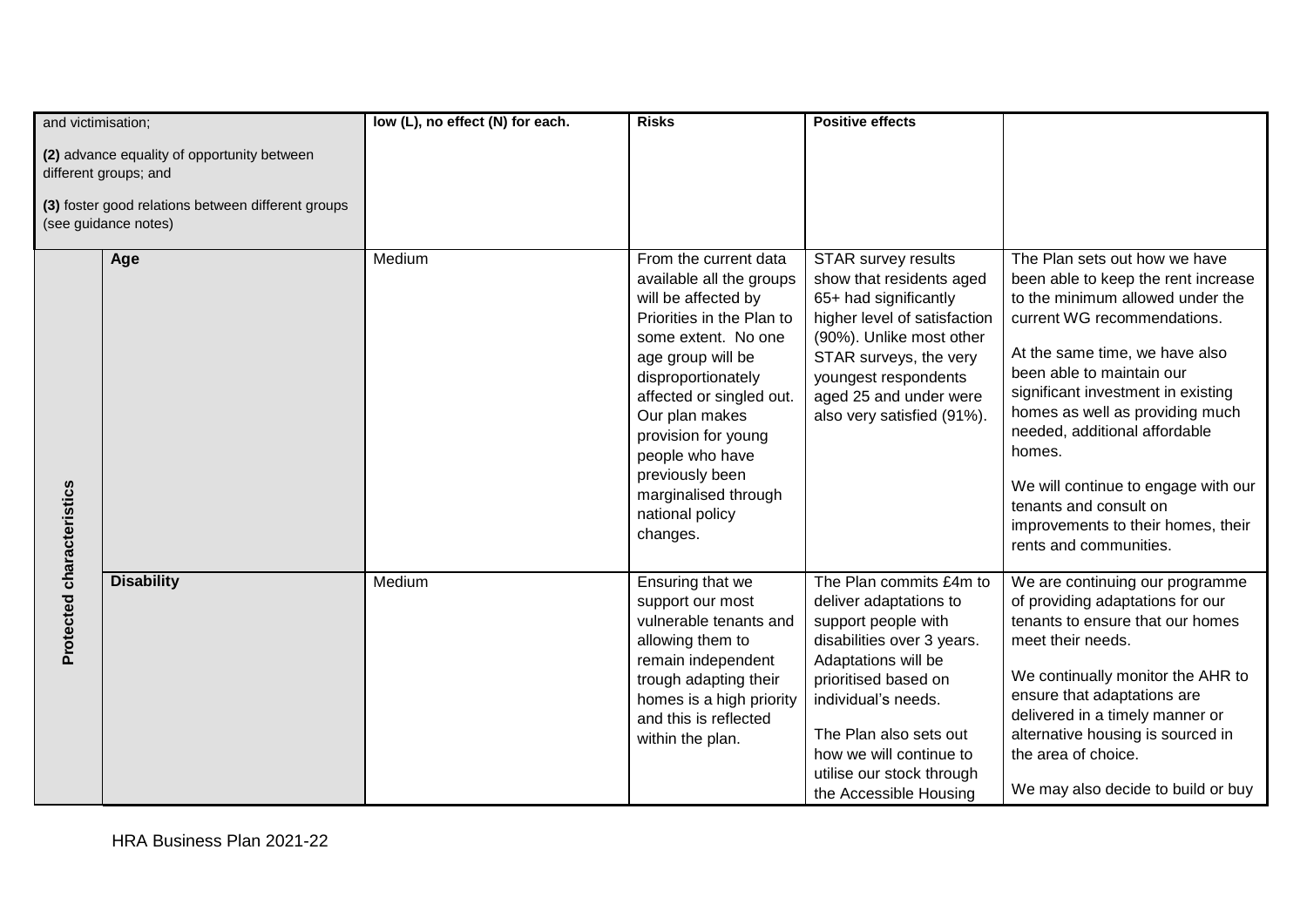|                                |             |                                                                                                              | Register (AHR), where a<br>void property with existing<br>adaptations is matched to<br>a client on the AHR<br>whose needs will be met.                                                                                                                                                                  | properties that are suitably adapted<br>to meet our tenants needs.                                                                                                                       |
|--------------------------------|-------------|--------------------------------------------------------------------------------------------------------------|---------------------------------------------------------------------------------------------------------------------------------------------------------------------------------------------------------------------------------------------------------------------------------------------------------|------------------------------------------------------------------------------------------------------------------------------------------------------------------------------------------|
| Gender reassignment            | Low         | No risks have been<br>identified within the<br>plan that would<br>negatively impact this<br>group            | The Plan will not<br>discriminate against<br>people individuals within<br>this group and their needs<br>assessed on an individual<br>basis and appropriate<br>measures put in place.                                                                                                                    | We will continually review the Plan<br>so that it is reflective of individuals<br>needs. This will be done through<br>tenant engagement.                                                 |
| Race                           | As previous | As previous                                                                                                  | As previous                                                                                                                                                                                                                                                                                             | As previous                                                                                                                                                                              |
| <b>Religion/Belief</b>         | As previous | As previous                                                                                                  | As previous                                                                                                                                                                                                                                                                                             | As previous                                                                                                                                                                              |
| <b>Pregnancy and maternity</b> | As previous | As previous                                                                                                  | As previous                                                                                                                                                                                                                                                                                             | As previous                                                                                                                                                                              |
| <b>Sexual Orientation</b>      | As previous | As previous                                                                                                  | As previous                                                                                                                                                                                                                                                                                             | As previous                                                                                                                                                                              |
| <b>Sex</b>                     | As previous | As previous                                                                                                  | As previous                                                                                                                                                                                                                                                                                             | As previous                                                                                                                                                                              |
| Welsh language                 | Medium      | Of those that<br>responded to the<br><b>STAR survey results</b><br>only 4% of surveys<br>completed in Welsh. | Increasing the supply of<br>affordable homes in the<br>County will provide<br>community benefits.<br><b>Employment and training</b><br>opportunities may<br>encourage people to stay<br>in their local communities.<br>Helping people stay in the<br>county will have a positive<br>impact on the Welsh | Providing affordable homes and<br>supporting the local economy may<br>promote and encourage the Welsh<br>language and Welsh culture across<br>the County particularly in rural<br>areas. |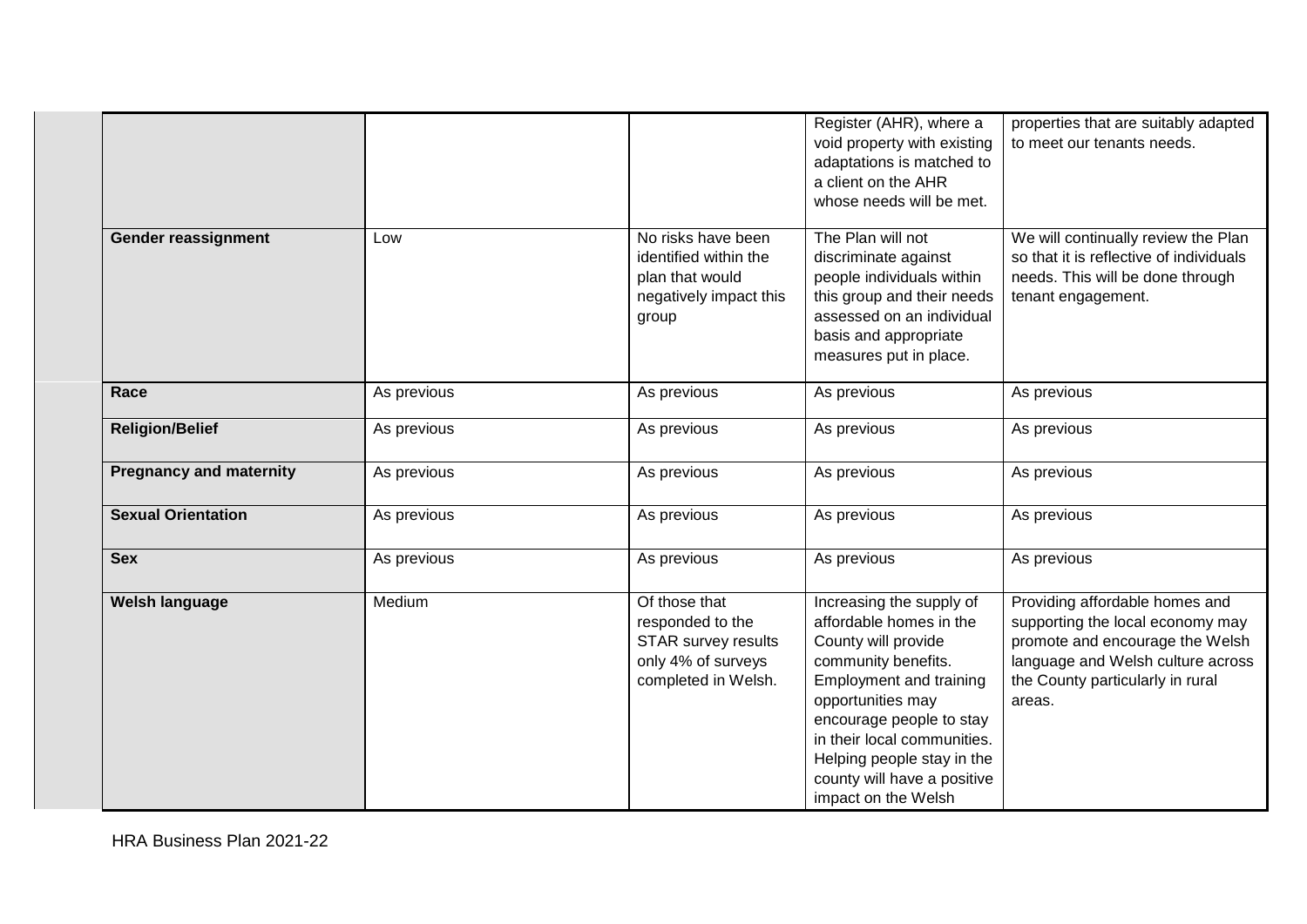|                                               |        |                                                                                                                                                                                                                                                                                                                                                                                                                                                                                                                                                                                                                                                                                                                                         | language.                                                                                                                                                                                                                                                                                                                                                                                                                                                                                                                                                                                                                                                                                                                                                                                                                                             |                                                                                                                                                                                                                                                                                                                                                                                                                                                                                                                                                                                                                                                                                                                                                                                                                                                                                                                                            |
|-----------------------------------------------|--------|-----------------------------------------------------------------------------------------------------------------------------------------------------------------------------------------------------------------------------------------------------------------------------------------------------------------------------------------------------------------------------------------------------------------------------------------------------------------------------------------------------------------------------------------------------------------------------------------------------------------------------------------------------------------------------------------------------------------------------------------|-------------------------------------------------------------------------------------------------------------------------------------------------------------------------------------------------------------------------------------------------------------------------------------------------------------------------------------------------------------------------------------------------------------------------------------------------------------------------------------------------------------------------------------------------------------------------------------------------------------------------------------------------------------------------------------------------------------------------------------------------------------------------------------------------------------------------------------------------------|--------------------------------------------------------------------------------------------------------------------------------------------------------------------------------------------------------------------------------------------------------------------------------------------------------------------------------------------------------------------------------------------------------------------------------------------------------------------------------------------------------------------------------------------------------------------------------------------------------------------------------------------------------------------------------------------------------------------------------------------------------------------------------------------------------------------------------------------------------------------------------------------------------------------------------------------|
| <b>Rent Setting Policy</b><br>(Affordability) | Medium | The proposed Rent<br>Policy may affect<br>tenants that make a<br>Universal Credit claim,<br>are in deprived Wards<br>and/ or those that<br>currently paying below<br>the target rent where<br>the £1 progression will<br>apply.<br>Since we became a<br>full- service UC County<br>December 2018<br>Carmarthenshire 1855<br>households have<br>migrated to UC with a<br>further 3693 that could<br>if their circumstances<br>changed. However, the<br>impact of Covid on<br>unemployment is<br>unknown and this<br>number could<br>increase.<br>Based on current<br>information, 13% of<br>our tenants who will be<br>affected by our current<br>rent progression Policy<br>receive Universal<br>Credit and 35%<br>receive full Housing | The Plan sets out how we<br>have been able to keep<br>the rent increase (an<br>average of 1.5% i.e. CPI<br>plus 1%) to the minimum<br>allowed under the current<br>WG's social housing rents<br>policy. Considering the<br>circumstances and the<br>effects of Covid this is the<br>lowest it has been for the<br>past 20 years.<br>Applying the £1<br>progression means that<br>for the majority of our<br>tenants will receive an<br>increase of 1.3%<br>We anticipate that in the<br>short to medium term<br>arrears will rise and to<br>ensure sustainability we<br>have allowed for this<br>within this plan in terms of<br>our bad debt provision<br>and prevention fund to<br>mitigate the impact on the<br>affected household,<br>prevent homelessness<br>and preserve the budget.<br>Increasing the rent in line<br>with WG Policy will help | To mitigate the impact we will:<br>Continually monitor tenants' arrears<br>and take appropriate action to<br>mitigate any risk so that they are<br>able to maintain the tenancy.<br>For those where the £1 progression<br>applies (approximately 19% of our<br>tenants) we will isolate those that<br>are likely to be adversely affected<br>and ensure that the Housing<br>Officers contact them to offer<br>support and assistance to ensure<br>they continue to pay their rent. All<br>reasonable measures will be taken<br>risk<br>mitigate<br>the<br>of<br>to<br>homelessness.<br>Supporting tenants to pay their rent<br>will ensure that the income<br>consistent and to delivering the<br>CHS+ programme is maintained.<br>Through our capital<br>monitoring<br>programme we will<br>continually<br>monitor the spending against the<br>budget to<br>maintain the CHS+<br>programme<br>and<br>deliver<br>more<br>affordable homes. |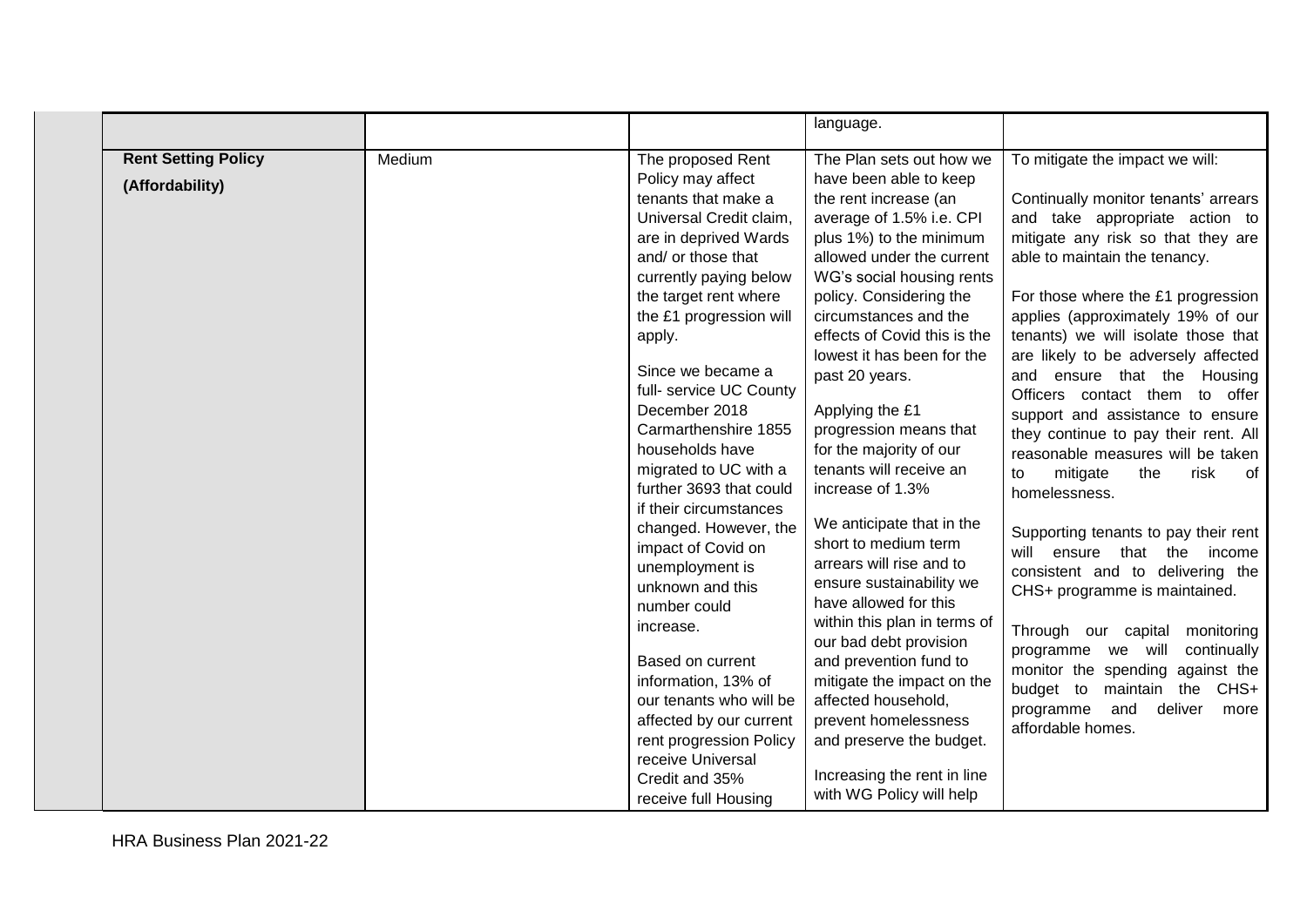|  | Benefit. | maintain the CHS        |  |
|--|----------|-------------------------|--|
|  |          | investment programme    |  |
|  |          | and bring with it other |  |
|  |          | community benefits.     |  |
|  |          |                         |  |

| 5. Has there been any consultation/engagement with the appropriate   Yes |                                                                                          |
|--------------------------------------------------------------------------|------------------------------------------------------------------------------------------|
| protected characteristics?                                               |                                                                                          |
|                                                                          | Tenant and community engagement have always underpinned the delivery of the CHS+, but we |
|                                                                          | want to do more. We want to get better by engaging as widely as possible and maximising  |
|                                                                          | opportunities to help build stronger communities.                                        |
|                                                                          |                                                                                          |

#### **6. What action(s) will you take to reduce any disproportionately negative impact, if any?**

We have reviewed the participation techniques we currently use, and it showed that newsletters are by far the most popular means of communication for tenants. There are three further methods of participation that we can use to improve the way we communicate with tenants. These are:

- More use single issue meetings
- Increased use of digital participation
- Strengthening challenge and responsibility

We aim to deliver on these principles by introducing the following new activities:

- Changing the current structures of tenant involvement to encourage more involvement from under-represented groups
- Improving systems for gathering and acting on tenant feedback
- Using 'Planning for Real' as a method of engagement and consultation on estate issues
- Increasing the use of digital services to reach out to under-represented groups and to those who do not want to attend meetings
- Putting forward proposals for a Challenge Panel for our tenants
- Holding single issue meetings
- Using the baseline data established from the 2019 STAR survey results to identify areas of improvement and further increase tenant involvement in how we shape our service. Re-survey every three years and periodically on single issues that have been identified.

**7. Procurement** 

**Following collation of evidence for this assessment, are there any procurement implications for the activity, proposal or service.**